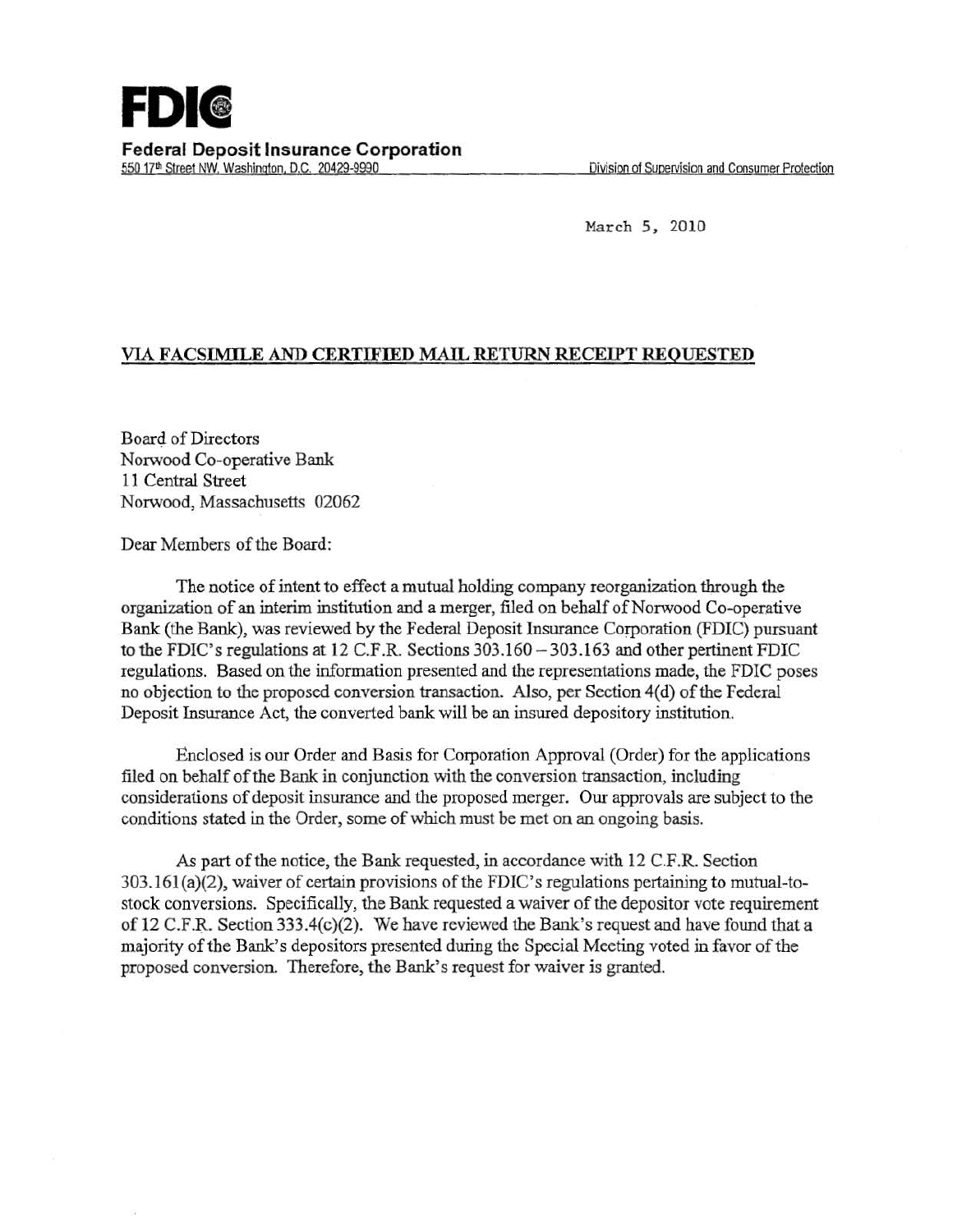Board of Directors Norwood Co-operative Bank Page 2

Please notify the Boston Area Office in writing when the proposed transaction has been consummated. If an extension of time limit included in the Order is required, a letter requesting a specific extension of the limitation, including reasons therefore, should be submitted to the Boston Area Office.

Sincerely,

*Is/* 

Christopher Y. Spoth Senior Deputy Director

Enclosure

cc: Matthew D. Hanaghan, Esq. Nutter McClennen & Fish LLP 155 Seaport Boulevard Boston, Massachusetts 02210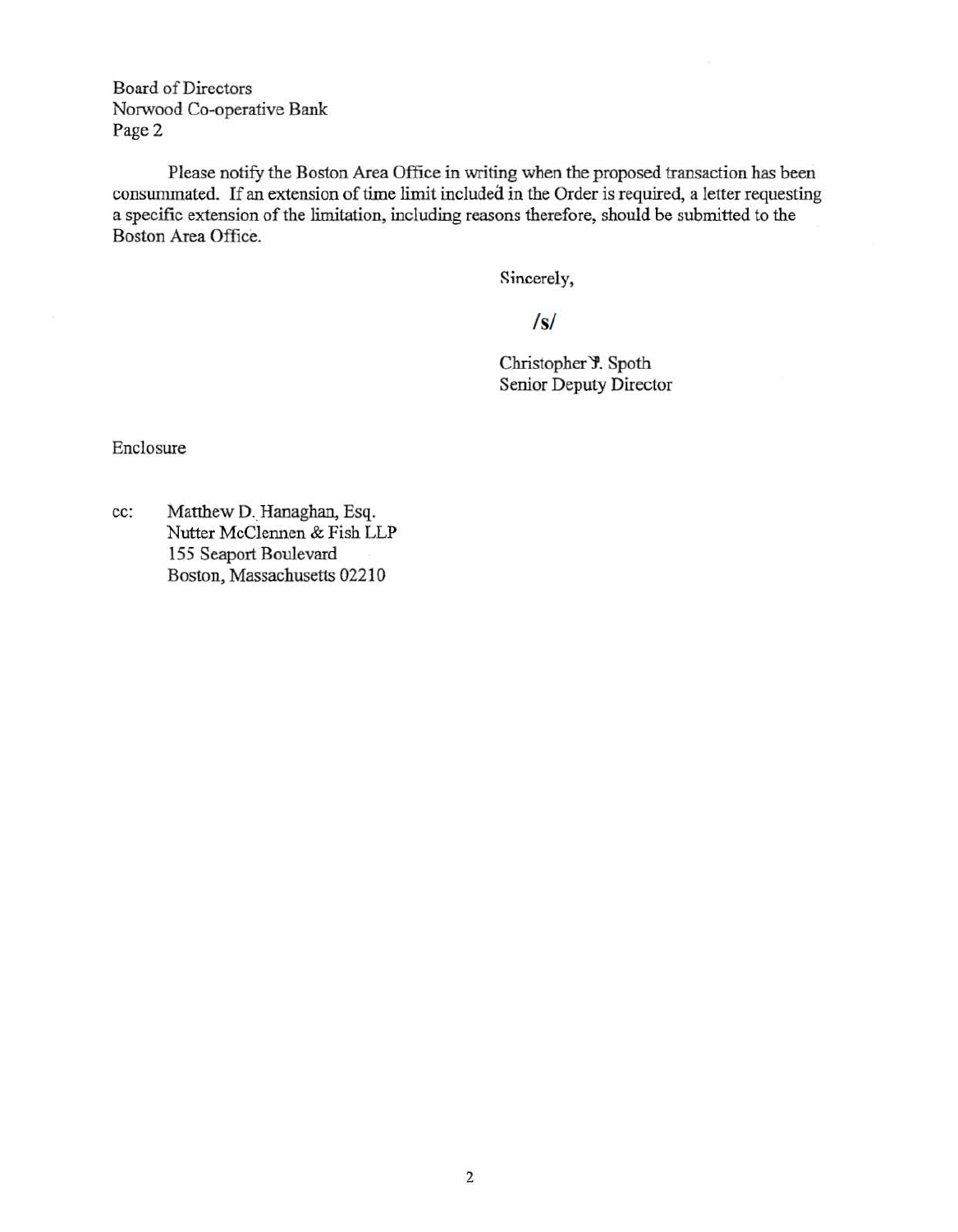## FEDERAL DEPOSIT INSURANCE CORPORATION

Norwood Co-operative Bank Norwood, Norfolk County, Massachusetts

Application for Federal Deposit Insurance and Consent to Merge

## ORDER AND BASIS FOR CORPORATION APPROVAL

Pursuant to Sections 5 and 18(c) and other provisions of the Federal Deposit Insurance (FDI) Act, applications have been filed on behalf of Norwood Co-operative Bank, Norwood, Massachusetts (Mutual Institution), currently a state-chartered, mutually-owned Deposit Insurance Fund (DIF) member with total resources of \$396,915,000 and total deposits of \$315,687,000 as of June 30,2009. The applications seek FDIC consent to merge with 1889 Bank, Norwood, Massachusetts, a proposed new interim, state-chartered stock bank subsidiary. Applications have also been filed for Federal deposit insurance for 1889 Co-operative Bank (to be subsequently organized into a Massachusetts chartered mutual holding company) and 1889 Bank.

The transaction is to effect the Mutual Institution's plan of reorganization which, solely to facilitate such undertaking, provides for:

- Mutual Institution to organize a new co-operative bank under Massachusetts law to be known as 1889 Co-operative Bank.
- 1889 Co-operative Bank to reorganize into a Massachusetts chartered mutual holding company to be known as 1889 Bancorp MHC.
- 1889 Bancorp MHC to establish a Massachusetts-chartered subsidiary co-operative bank in the stock form to be known as 1889 Bank (Stock Bank).
- 1889 Bancorp MHC to establish a new wholly-owned Massachusetts-chartered subsidiary holding company in the stock form of organization to be known as 1889 Financial Services Corporation.
- Mutual Institution to immediately merge with and into Stock Bank, with the Stock Bank as the surviving entity under the name Norwood Co-operative Bank (Resultant Bank).
- 1889 Bancorp MHC to immediately thereafter contribute 100% of the shares of the Resultant Bank to 1889 Financial Services Corporation (Stock Holding Company).

Upon consummation of the reorganization, the deposits of Norwood Co-operative Bank will continue to be insured under the DIF. On the effective date of the reorganization, Norwood Cooperative Bank will be a stock bank that is wholly owned by 1889 Financial Services Corporation, which will be wholly owned by 1889 Bancorp MHC. Applications for the establishment of 1889 Bancorp MHC, a Mutual Holding Company; and 1889 Financial Services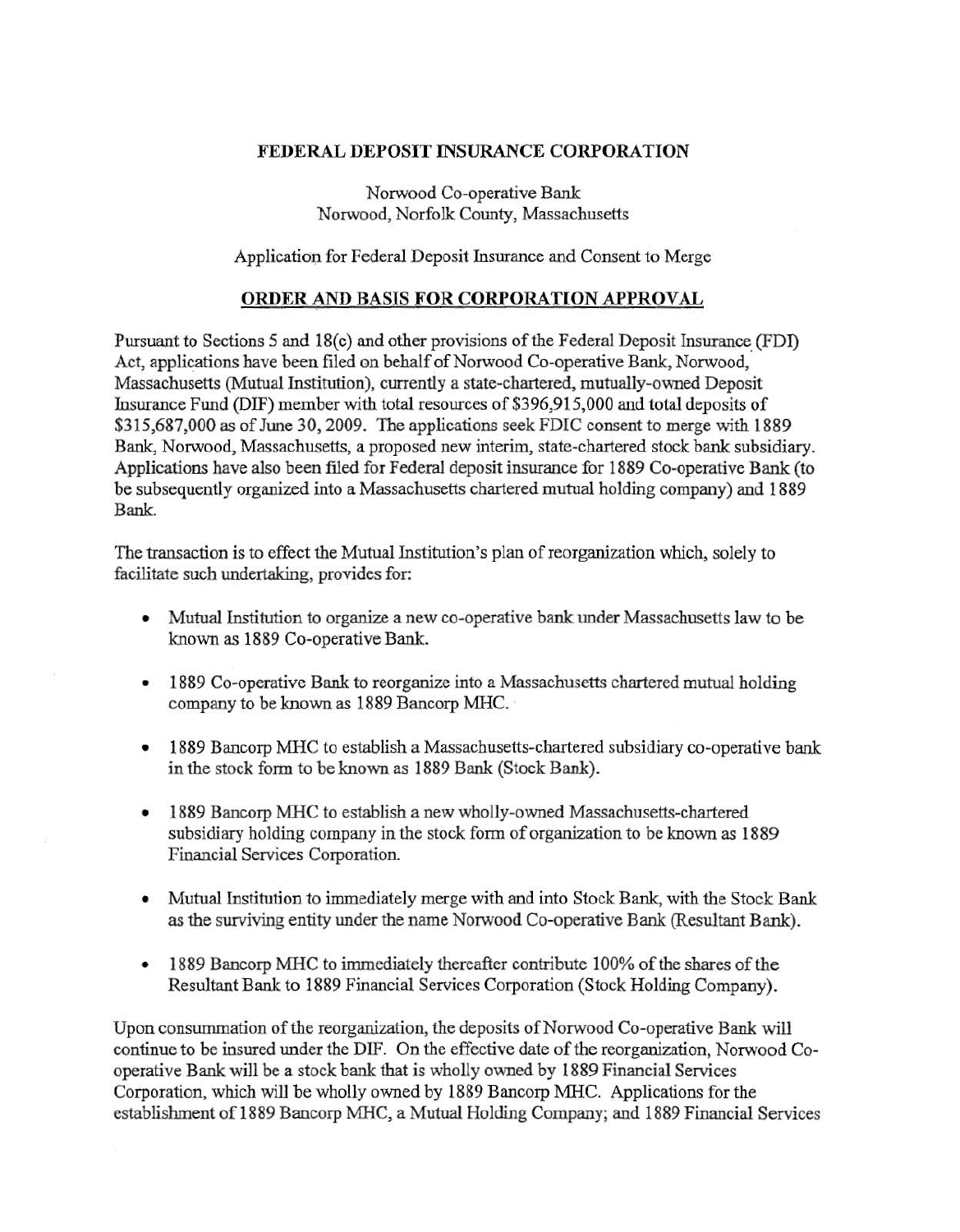Corporation, a Stock Holding Company, have been approved by the Massachusetts Division of Banks and the Federal Reserve Bank of Boston on August 10,2009 and October 1, 2009, respectively. The Massachusetts Division of Banks has also granted the authority to conduct a banking business and approved the establishment and operation of a stock bank. Following consununation of the merger, Norwood Co-operative Bank will operate the same banking business, with the same management, at the same locations now being served by the Mutual Institution. The proposed transaction will not alter the competitive structure of banking in the market served by the Mutual Institution. Norwood Co-operative Bank's main office will continue to be located at ll Central Street, Norwood, Massachusetts.

Notice of the proposed transaction, in a form approved by the FDIC, has been published pursuant to the FDI Act. A review of available information, including the Community Reinvestment Act (CRA) Statement of the Mutual Institution, disclosed no inconsistencies with the purposes of the CR.A. Norwood Co-operative Bank is expected to continue to meet the credit needs of its entire community, consistent with the safe and sound operation of the institution.

In connection with the merger application, the FDIC has taken into consideration the fmancial and managerial resources and prospects of the Mutual Institution and Resultant Bank, the convenience and needs of the community to be served, and the competitive effects of the proposed transactions. The FDIC has also taken into consideration the effectiveness of the insured depository institutions involved in the proposed merger transaction in combating moneylaundering activities.

Having found favorably on all statutory factors regarding the deposit insurance and merger applications, it is the FDIC's judgment that the application should be and is hereby approved, subject to the following conditions, some of which are continuing in nature:

- 1. That, except for the proposed transfer of stock to 1889 Bancorp MHC and the contribution of that stock by 1889 Bancorp MHC to 1889 Financial Services Corporation, no shares of the stock of Norwood Co-operative Bank shall be sold, transferred or otherwise disposed of, to any person (including any Employee Stock Ownership Plan) unless prior notice is provided to, and non-objection is received from, the FDIC;
- 2. That, prior to a sale, transfer or other disposition of any shares of 1889 Financial Services Corporation by 1889 Bancorp MHC, to any person (including any Employee Stock Ownership Plan) or a conversion of 1889 Bancorp MHC, to stock form, Norwood Cooperative Bank will provide written notification to the FDIC and provide the FDIC with copies of all documents filed with the state and Federal banking and/or securities regulators in connection with any sale, transfer, disposition or conversion;
- 3. That, should any shares of stock of Norwood Co-operative Bank or 1889 Financial Services Corporation be issued to persons other than 1889 Bancorp MHC, any dividends waived by 1889 Bancorp MHC must be retained by 1889 Financial Services Corporation or Norwood Co-operative Bank and segregated, earmarked or otherwise identified on its books and records; such amounts must be taken into account in any valuation of the institution and factored into the calculation used in establishing a fair and reasonable